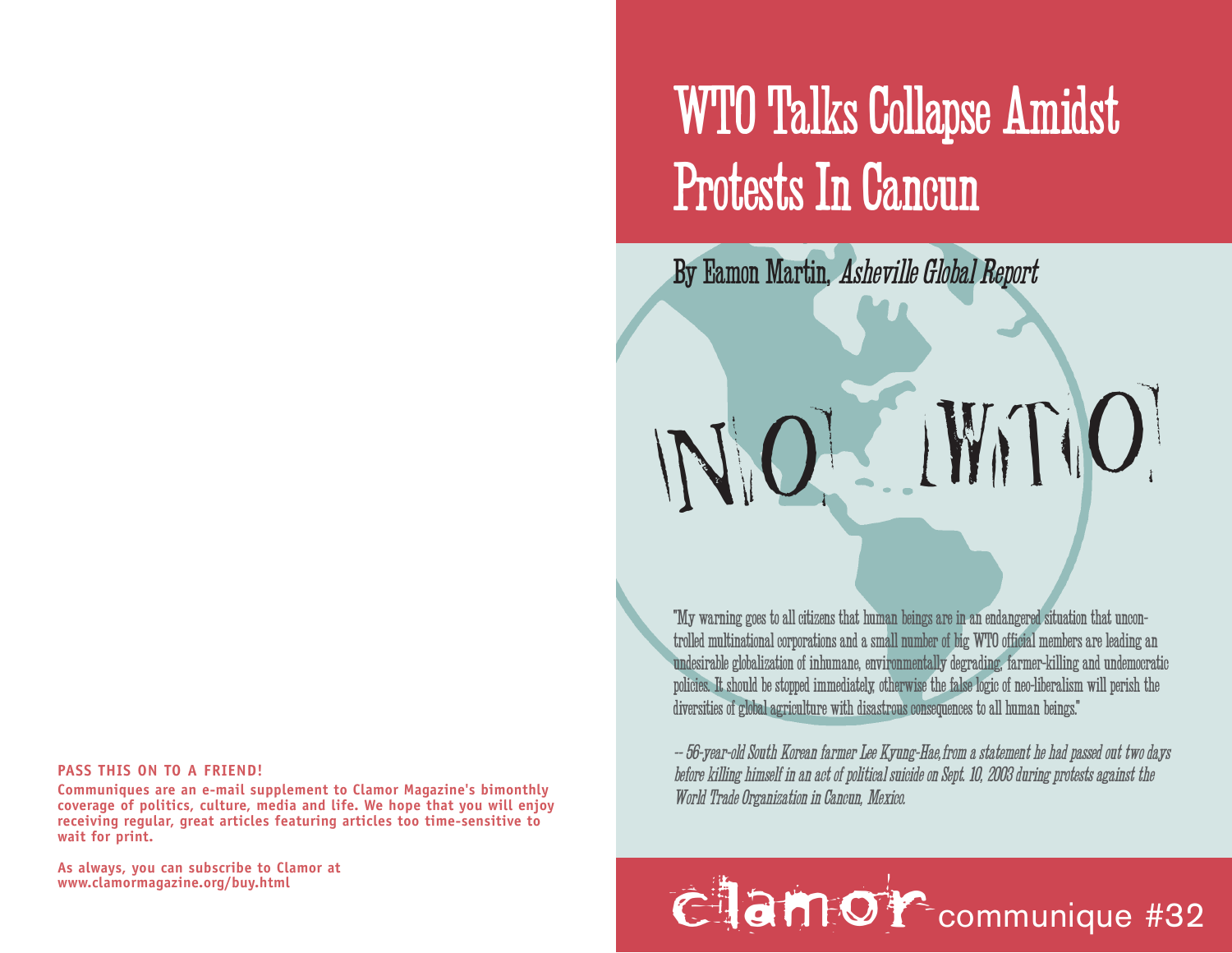*Cancun, Mexico, Sept. 15 (AGR)* -- Small farmers, peasants, and global justice activists on the streets of Cancun, Mexico were jubilant on Sunday, Sept. 14, when it was announced that the Fifth Ministerial meetings of the World Trade Organization (WTO) taking place in the city had abruptly imploded. A united front of 21 poorer, developing nations involved in the talks, outraged over the evasiveness and inflexibility of the United States' and European Union's positions had walked out, stopping the meetings a day ahead of schedule, and preventing a planned formal agreement from being made. The news came after a week of dramatic anti-WTO protests struggled to be heard inside the highly militarized, elite vacation destination where a rare constellation of activists had gathered. The demonstrations were a mixture of both peaceful and violent confrontations with the suicide of a South Korean farmer and sabotage sustaining a general mood of high-pitched emotion.

Since it's inception in 1995, the WTO's closed-door panels have ruled against an array of nations' health, safety, labor, human rights and environmental laws, which have been directly challenged as "barriers to trade"\_ by governments acting on behalf of their corporate clients.

As a result, these standards and protections -- and by extension, whole indigenous cultures -- have been negated, crippled or rendered vulnerable to

The demonstrations wound up the following day when thousands of protesters led by a contingent of Mayan, American, African, and Asian women marched to the barricades, then, using bolt cutters and ropes pulled them down. Immediately afterward, rather than engaging an army of riot police amassed before them, the demonstrators sat down and then maintained a sustained act of silence.

The next day, the unified group of 21 developing nations had effectively killed the WTO discussions.

*Additional information: Cancun Indymedia*

**The Clamor Communique format has been reworked so you can easily distribute them as half-page pamphlets. Simply photocopy them double-sided in the order they are delivered here, fold copies in half, and staple in the middle.**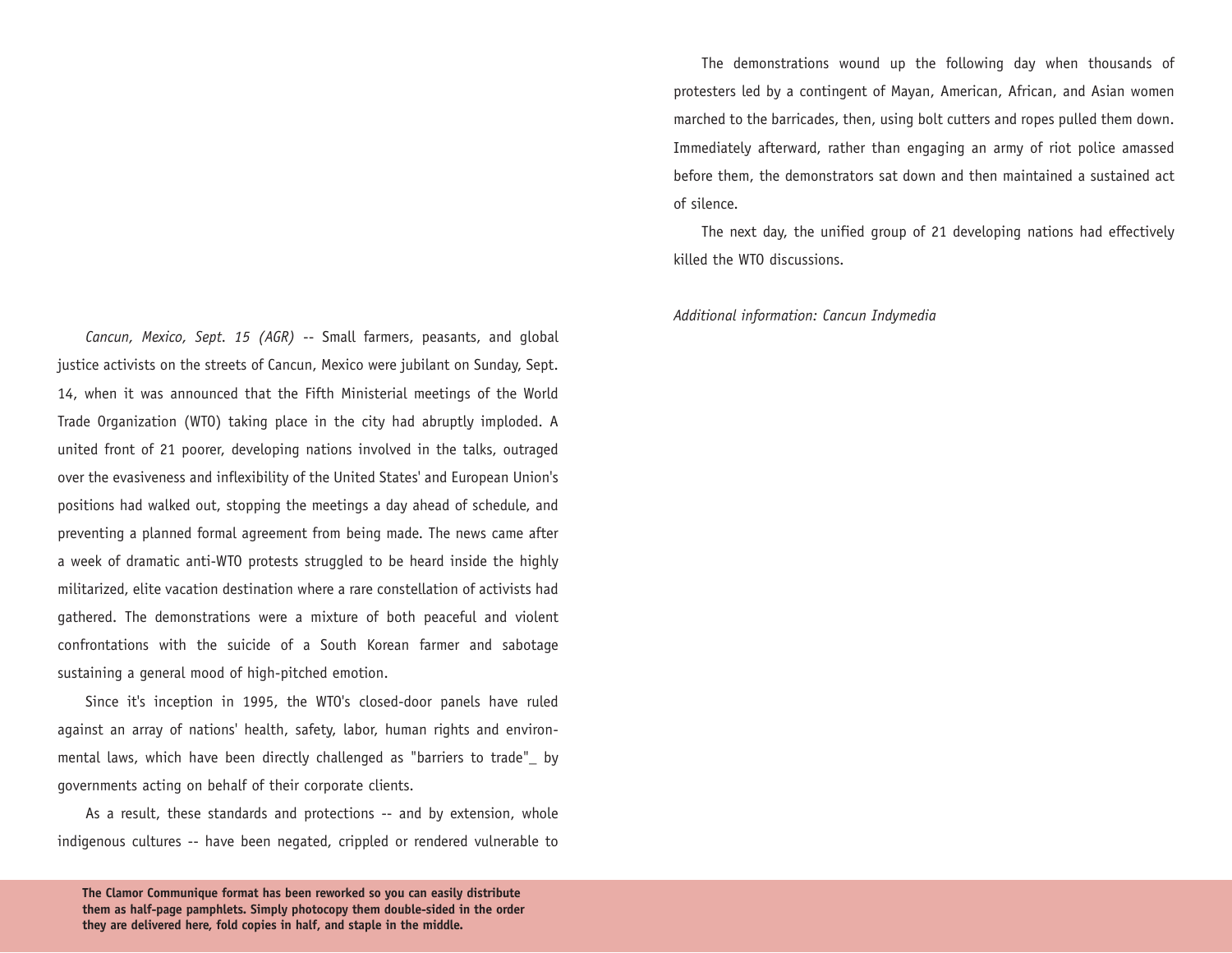negotiating the ways and means of continuing the crime of globalization," wrote Marcos. "We have in our hearts a future to build. They only have the past, which they want to repeat eternally. We have hope. They have death. We have liberty. They want to enslave us.

"This is not the first time, nor will it be the last, that the people who think themselves the owners of the planet have had to hide behind high walls and their pathetic security forces in order to put their plans in place."

Later ceremonies headed by Via Campesina, an international umbrella network of small farmers, and the KCTU concluded with a small march to the site of Lee's death at the fence where a minor stand-off with police ended with an impromptu camp-out by Koreans and their supporters.

The following night, a celebratory march of about 1,000 people -- some carrying torches, others banging on pots, pans and oil drums -- continued to protest, as well as to honor Lee.

Along the way, graffitti blossomed with phrases such as "Viva Lee".

Then the spirit of the march only intensified when dancing anarchists sabotaged the upstairs patio of a Pizza Hut franchise, smashing windows, destroying tables, and spray-painting phrases such as "No WTO" and "Assassinate Capitalists" on the walls to the roaring cheers of the crowd below.

Minutes later, the march reached an emotional peak, ending with a rally in a nearby park where hundreds danced, drummed and yelled out into the night.

The following morning, WTO trade ministers were greeted by a small team of Argentines who had hung a huge banner reading "Que les vayan todos/WTO Go Home!" on a giant crane outside the conference center.

Later that day, over 300 activists disguised as tourists actually penetrated the zone of the convention center and disrupted traffic outside of it for more than three hours. Some protesters sat in the road and sang, while earlier, another group of six Mexican activists blocked traffic with the aid of their car.

becoming disposable to the whims of international finance and global, corporate expansionism.

The WTO existed in obscurity until Nov. 30, 1999 when international activists shut down their Third Ministerial in Seattle, Washington. That action, accompanied by the rampant vandalism of corporate property targeted by blackclad anarchists, was followed by three days of police repression including mass arrests and martial law within residential city neighborhoods. The world took notice.

At the heart of the WTO's failure in Cancun was the WTO's Agreement on Agriculture, which has forced poorer nations to "liberalize" agriculture, allowing Northern-based agribusiness corporations to dump their products in Southern countries' markets. As a result, subsidies going to export-oriented industrial farms have skyrocketed while millions of small farmers have suffered from imports wiping out their traditional livelihoods and incomes as multinational companies gained control over their domestic agriculture and food supply.

The movement against this form of "neo-liberal" economic globalization is made up of a broad range of civil society groups representing women, farmers, students, anarchists, environmentalists, human rights defenders, and others.

But this week the WTO even provoked criticisms from the likes of United Nations Secretary-General Kofi Annan, who, himself blamed the rich countries for the problem of continued unfair trade.

"We are told that trade can provide a ladder to a better life and deliver us from poverty and despair... Sadly, the reality of the international trading system today does not match the rhetoric," Annan said in statement delivered to the opening session of the five-day conference.

Meanwhile, as the WTO delegates safely disputed their concerns inside Cancun's luxury hotel district secured by a 20,000-strong deployment of Mexican police and military, Annan's sentiments were severely amplified by activists and

"We are told that trade can provide a ladder to a better life and deliver us from poverty and despair ... Sadly, the reality of the international trading system today does not match the rhetoric." - Kofi Annan